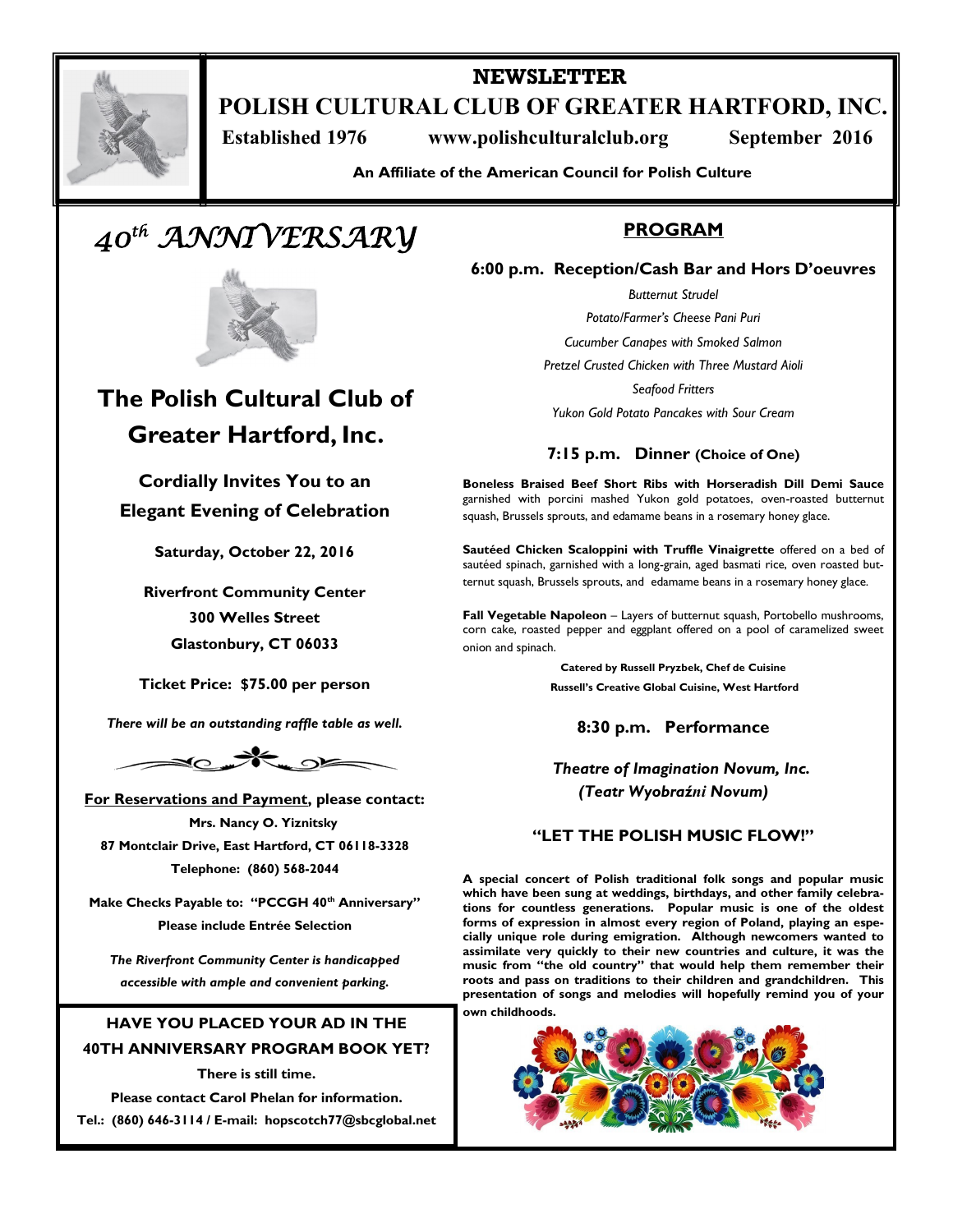

#### **CO-PRESIDENTS' MESSAGE**

#### **IT'S TIME TO CELEBRATE!**

For the past six months, all of our efforts have been focused on two upcoming major events: first, hosting the Fall Board Meeting of the American Council for Polish Culture (ACPC) at the Glastonbury Hilton Garden Inn on October 21 and 22, and second, celebrating our Club's 40th Anniversary at the Glastonbury Riverfront Community Center on October 22. Our 40th Anniversary Committee, comprised of Lilia Kieltyka, Anna-Mae Maglaty, Carol Bogon Phelan, Virginia Pudlo, Nancy Yiznitsky, as well as both co-presidents, have been hard at work planning an elegant and memorable evening of fine dining and nostalgic Polish songs and music. We look forward to the opportunity of having our ACPC guests and Club members join together in acknowledging not just innumerable accomplishments over four decades, but also honoring so many dedicated and active members who have brought the Club to this special milestone. We encourage all members and friends to join us on this happy occasion. Please review the information on page 1.

> *Pattie Kaczynski and Fran Pudlo, Co-Presidents (860) 677-0628 (860) 659-0356*



### **CONGRATULATIONS TO OUR LOCAL MAESTRO Adrian Sylveen Mackiewicz**

Nominated by the Polish Cultural Club of Greater Hartford, Inc., **Adrian Sylveen Mackiewicz** was the recipient of the Amer-

ican Council for Polish Culture's "Cultural Achievement Award," presented at the ACPC National Convention in Pittsburgh on August 10—13, 2016. This award is given annually to a prominent American of Polish descent for outstanding achievement in the field of artistic or cultural endeavors.

Maestro Sylveen-Mackiewicz enjoys a performing career both in the U.S. and in Europe. He serves as Artistic Director of the Connecticut Virtuosi, New Britain Symphony, The Connecticut Virtuosi Orchestra, Magnum Opus, Connecticut Lyric Opera, and the Classical Orchestra of Pila in Poland. He is also a frequent guest conductor with several leading Polish orchestras. An active violin soloist, as well as a conductor, he has performed concerts and recitals in Poland, Switzerland, Germany, former Soviet Union, and the United States. Mr. Sylveen-Mackiewicz graduated with distinction from the Paderewski Music Academy in Poznań, Poland, and holds Master and post-Master degrees from the Yale University School of Music. He is the winner of prizes and awards at competitions in Poland and in the United States and has participated in several international festivals. He has been awarded several prestigious scholarships and awards, including the "Primus Inter Pares" Award presented by the President of the Republic of Poland. Maestro Sylveen-Mackiewicz is on the faculty of the Virtuosi Summer Institute at Tunxis College in Farmington, CT and conducts a concert series held at SS. Cyril and Methodius Church in Hartford throughout the year. Congratulations, Adrian.

**WE NEED YOUR FEEDBACK.** We have been sending electronic communications to those members with e-mail. Is this working well? Are you satisfied with the process? Please send an e-mail to: hopscotch77@sbcglobal.net with any comments or suggestions. We will continue to send hard copies to those members who wish to receive mailings in that form. Please let us know your thoughts.

#### **2016 JENNIE MARCONI JAVORSKI SCHOLARSHIP**

On June 22, 2016, four outstanding students of Polish heritage and their families were honored at a reception at the Polish National Home and each presented with a \$1,000 scholarship.



L to R: **Cameron Fedina**, attending Fairfield University, Fairfield, CT majoring in Business Management; **Elizabeth Marconi,** attending the Centre for Global Health, University of Dublin, Trinity College, Dublin, Ireland majoring in Global Health; **Cameron Torres**, attending Franklin Pierce University in Rindge, NH majoring in Sports Management; and **Rachel Zlotnick**, attending Villanova University in Villanova, PA majoring in Nursing.



In other scholarship news, we are pleased to announce that **Dr. Edyta Hrynkiewicz**, daughter of member **Irene Hrynkiewicz** and former PCCGH scholarship recipient, has joined the staff of the Animal Hospital of Rocky Hill, located at 588 Cromwell Avenue, Rocky Hill, telephone (860) 563-1027. Dr. Edyta received her bachelor's degree in Pathobiology at the University of Connecticut, and then attended Kansas State University College of Veterinary Medicine for her DVM.

She volunteered at the AHRH while she was an undergraduate, and is thrilled to be working at the same clinic that fostered her strong foundation in veterinary medicine while complementing her lifelong passion for helping animals. Her main interests are surgery and internal medicine. Dr. Edyta is fluent in Polish, and is looking forward to adopting pets of her own soon!

#### **MEMBERS' SICK AND CHEER**

Get-well wishes are sent to **Barbara Cecere** and **Christine Panek** who are recovering from recent surgeries.



Expressions of deepest sympathy are extended to the following: *Marion Lesnewsky* on the loss of her brother, Stanley, on June 21, 2016.

The family of *Mildred Blaschinski*, who passed on July 18, 2016.

#### **NEWSLETTER STAFF**

**Assistant Editor: Anna-Mae Maglaty Staff: Carol Bogon Phelan, Nancy Yiznitsky**

**Editor: Frances Pudlo (francespudlo@att.net)**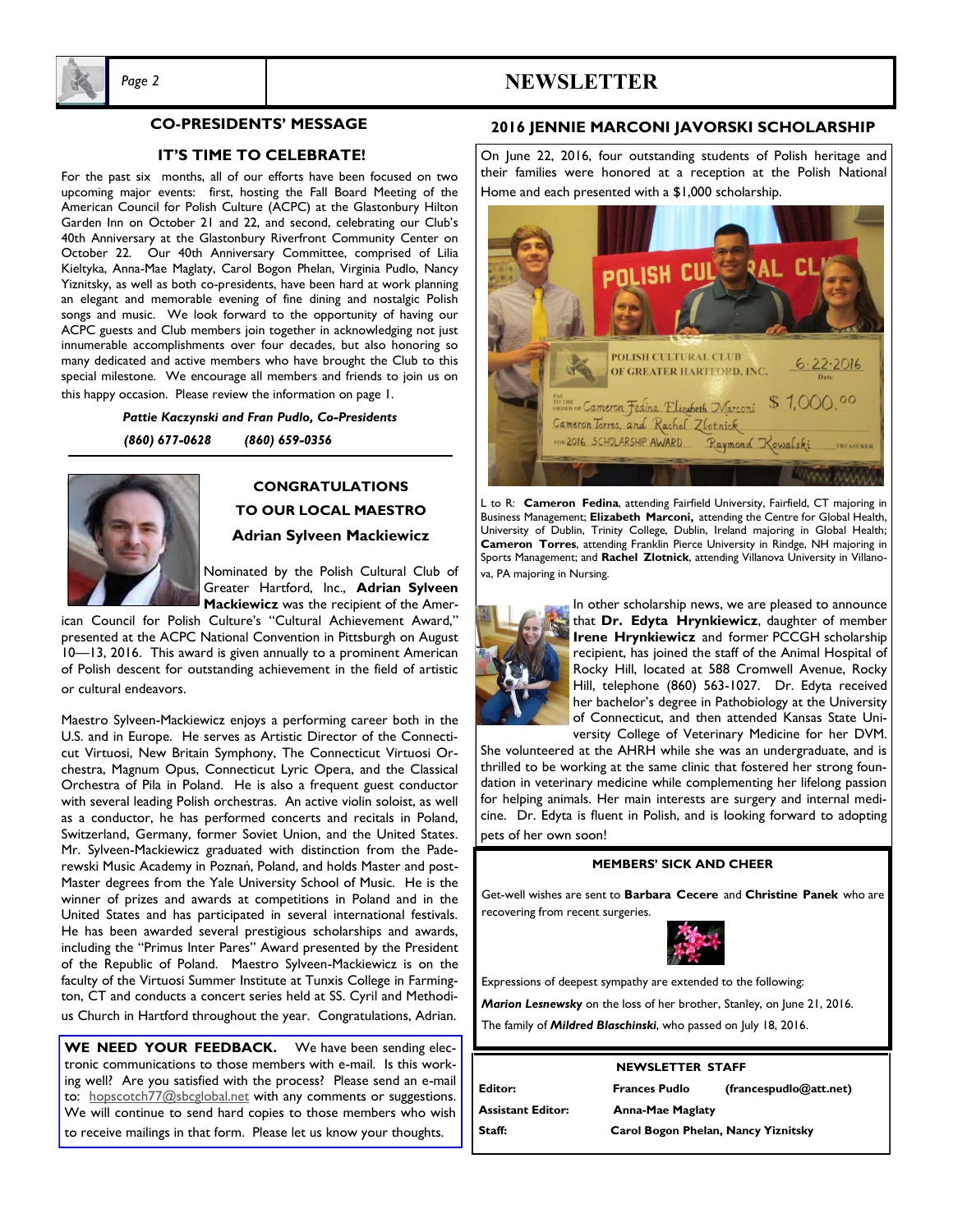## **Polish Cultural Club of Greater Hartford, Inc.**

#### **DID YOU KNOW . . . . . THAT POLISH CUISINE OWES MUCH TO MUSHROOMS?**

To this day, mushroom-picking in Polish forests, shrubs, and meadows remains a national pastime. In a good season, when the weather is right, a family can gather enough mushrooms for the entire year. The Ministry of Health and Social Welfare officially recognizes 31 kinds of edible mushrooms. Unofficially, there are more, but these are types which appear only sporadically in certain areas and hence are known only locally, especially in folk cuisine.

Mushrooms, if not solely associated with the frying pan and saucepan, are a true feast for the eyes. The very act of picking them is so pleasant a relaxation for big city inhabitants, that it can only be compared to the noble sport of fishing on quiet lakes. The unusual wealth of shape and color of mushrooms growing in emerald-green moss or against the subdued russet background of fallen leaves sometimes creates fantastic and picturesque constellations, deserving to be compared with flowers. This feature has not been ignored by Polish poets who, paying just homage to the beauty of mushrooms, have not forgotten their culinary virtues.

The following is the most beautiful and famous poetical description of mushroom picking in Polish literature: an excerpt from *Pan Tadeusz*, *or the Last Foray in Lithuania* — *A Tale of the Gentry in the Years 1811 and 1812*, by Adam Mickiewicz (translated into English Verse with an introduction by Kenneth Mackenzie. The Polish Cultural Foundation, London 1964. Caldra House Ltd., 23 Coleridge Street, Hove 3, Sussex.)

| Mushrooms were plentiful: the boys preferred  | Because they're harmful or are evil-flavored.       |
|-----------------------------------------------|-----------------------------------------------------|
| The vixens (that's the Lithuanian word)       | They are not useless but for beasts are good,       |
| Emblems of maidenhood; uneaten by worms,      | Shelter the insects and adorn the wood.             |
| No insect ever lights upon their forms.       | They stand upon the grassy cloth in order           |
| The girls the slender forester pursued,       | Like rows of plates: such as with scalloped border  |
| In song called colonel of the mushroom brood. | The small leaf mushrooms, silver, red and gold      |
| All sought the orange agaric, less tall       | Like goblets that all kinds of liquor hold;         |
| And famed in song, but tastiest of all,       | The kids like swelling cups turned upside down;     |
| Or salt or fresh, and good in any season.     | The funnels slim like champagne glasses grown;      |
| The Seneschal picked flybane - for reason.    | The kind called white that broad and flattish gleam |
| The other kinds of mushroom are not favored,  | Like china coffee cups filled with cream.           |



*Borowik* (King Bolete)

To Poles, the king of mushrooms is the *borowik* (Boletus edulis), commonly known in English as King Bolete. Its Polish name is derived from *bor* (coniferous forests) and aptly defines its preferred natural habitat. It is also referred to at times as *grzyb prawdziwy* (true mushrooms) or *prawdziwek,*  implying that all other species are definitely inferior. But many feel the fresh butter-fried *rydz* (Lactariius deliciosus) equals the fresh bolete in taste or comes in a close second. Other desirable species include *pieczarka* (meadow mushrooms), *kurka* (chanterelle), *maslak* (sticky bun), *gaska (T*richoloma*), golabek* (Russula), and *kania* (parasol mushroom). The boletus family also includes the *kozlarz babka (*birch bolete*). They* are ranked fair to good but cannot compete with the King Bolete. Widely marketed in Poland as an economy version of the latter is the *podgrzybek* (Boletus chrysenteron) which grows in great abundance but is definitely inferior to the real thing.

In Old Polish kitchens, mushrooms were prepared in various ways, as a main course, as an hors d'oeuvre, and as an aromatic addition to many sauces and soups. For example, usually only one mushroom was added to broth, two to three mushrooms to *grochówka* (pea soup) and *kapuśniak* (cabbage soup), whereas not less than a handful was added to the Christmas Eve borscht. Often only one dried mushroom saved a soup or sauce that lacked taste, since culinary success depends not on the amount of mushrooms, but on hitting the right dosage. It can be said without exaggeration that the noble aroma of mushrooms, sometimes barely discernible, has wound its way through hundreds of dishes like a golden thread, giving them their uniquely Polish character. In the 18th century, along with the growing influence of French cuisine, champignons appeared at the tables of magnates and at King Stanislaus Augustus' elegant dinners. They were quite expensive at first. With time, however, when their easy cultivation had been learned, they made themselves at home for good in Polish cuisine.

From: Old Polish Traditions—In the Kitchen and at the Table by Maria Lemnis & Henryk Vitry, Hippocrene Books, NY. 1996 and Polish Heritage Cookery by Robert and Maria Strybel.

| EXHIBIT: CONNECTICUT TRADITIONAL ARTISTS AND THEIR COMMUNITIES                                                                                                                                          | <b>NEW BRITAIN LIBRARY FALL BOOKSALE</b>                    |
|---------------------------------------------------------------------------------------------------------------------------------------------------------------------------------------------------------|-------------------------------------------------------------|
| August 11, 2016 - November 4, 2016                                                                                                                                                                      | 20 High Street, New Britain, CT 06051                       |
| Monday-Friday from 9:00 a.m. to 4:00 p.m.                                                                                                                                                               | Featuring books in Polish and about Poland and its culture. |
| The Gallery at Constitution Plaza - 2nd Floor, One Constitution Plaza in Hartford                                                                                                                       | Wednesday, October 12<br>\$5<br>$2:00$ p.m. -6:00 p.m.      |
| <b>FREE admission—validated parking for visitors using the Constitution Plaza South Garage</b>                                                                                                          | Thursday, October 13<br>$2:00$ p.m. -6.00 p.m.<br>Free      |
| This exhibit celebrates the 25th anniversary of the Connecticut Cultural Heritage Arts Program, a                                                                                                       | Friday, October 14<br>$10:00$ a.m. $-4:00$ p.m.<br>Free     |
| statewide initiative that documents diverse cultural traditions and sharing of folk artists living<br>throughout CT. On display is a fascinating variety of ethnic, occupational, and native arts along | Saturday, October 15<br>9:00 a.m. $-2:00$ p.m.<br>Free      |
| with stories and images. CT Polonia is represented by an icon of "Our Lady of Ostrabrama"                                                                                                               | Donations of Polish language books are also appreciated.    |
| written by member, Marek Czarnecki, and a prize-winning Szopka from one of our past Szopka<br>Festival competitions. The exhibit is hosted by the CT Office of the Arts and is supported by the         | Patrons are happy to find books, especially babcias who     |
| National Endowment for the Arts and the CT Historical Society. Lynne Williamson, organizer and                                                                                                          | want to read to their grandchildren.                        |
| curator, is a past recipient of the Club's Distinguished Service Award in recognition of her support                                                                                                    | Stella Heyl at (860) 225-0770<br>Contact:<br>or E-mail:     |
| of Polish arts.                                                                                                                                                                                         | sybh@yahoo.com for further information.                     |